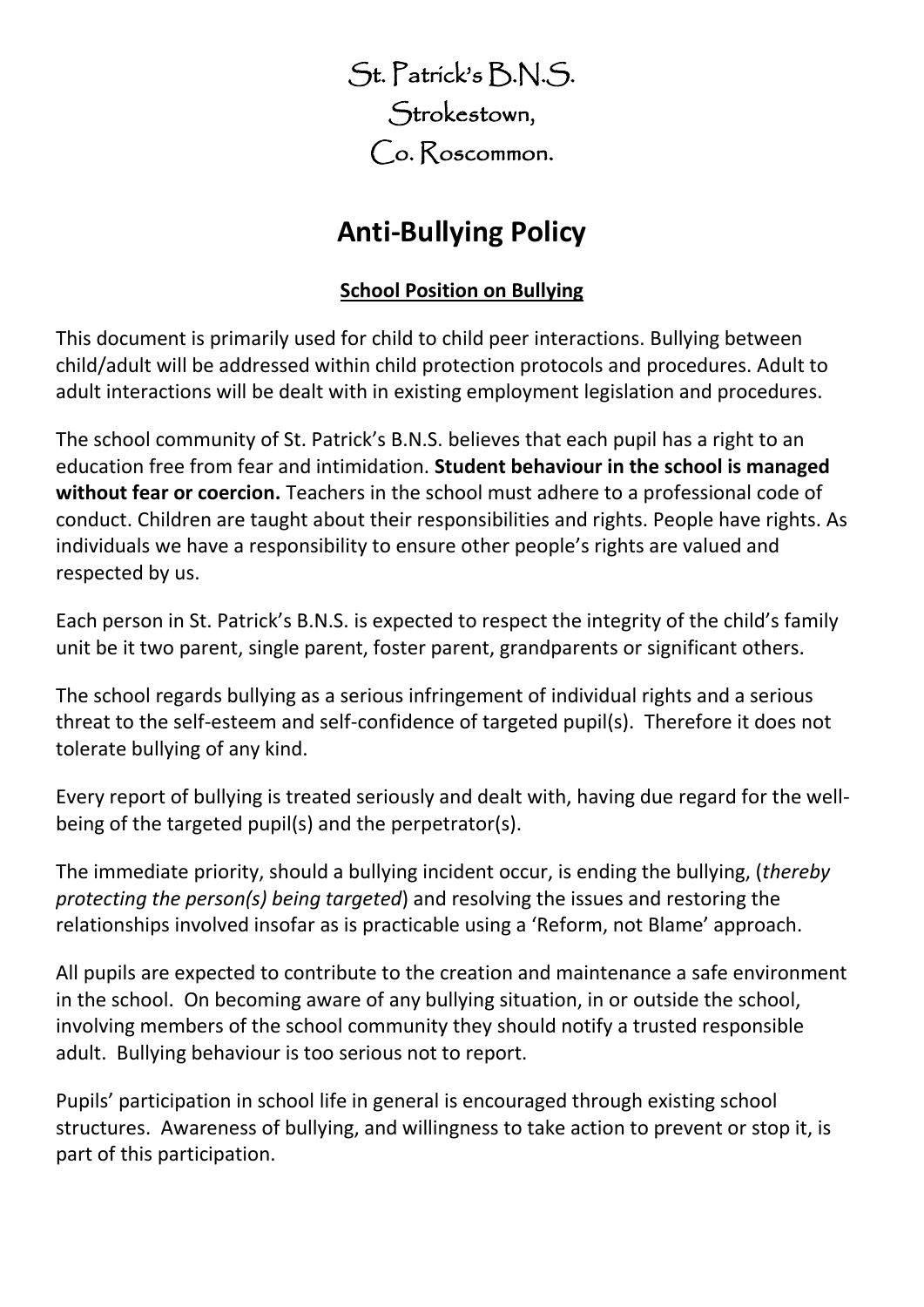# **Anti-Bullying Policy**

**1.** In accordance with the requirements of the Education (Welfare) Act 2000 and the code of behaviour guidelines issued by the NEWB, the Board of Management of St. Patrick's B.N.S. Strokestown, has adopted the following anti-bullying policy within the framework of the school's overall code of behaviour. This policy fully complies with the requirements of the *Anti-Bullying Procedures for Primary and Post-Primary Schools* which were published in September 2013.

**2.** The Board of Management recognises the very serious nature of bullying and the negative impact that it can have on the lives of pupils and is therefore fully committed to the following key principles of best practice in preventing and tackling bullying behaviour:

- A positive school culture and climate which
	- o is welcoming of difference and diversity and is based on inclusivity;
	- o encourages pupils to disclose and discuss incidents of bullying behaviour in a non-threatening environment; and
	- o promotes respectful relationships across the school community;
- Effective leadership;
- A school-wide approach;
- A shared understanding of what bullying is and its impact;
- Implementation of education and prevention strategies (including awareness raising measures) that
	- o build empathy, respect and resilience in pupils; and
	- o explicitly address the issues of cyber-bullying and identity-based bullying including in particular, homophobic and transphobic bullying.
- Effective supervision and monitoring of pupils;
- Supports for staff;
- Consistent recording, investigation and follow up of bullying behaviour (including use of established intervention strategies); and
- On-going evaluation of the effectiveness of the anti-bullying policy.

**3.** In accordance with the *Anti-Bullying Procedures for Primary and Post-Primary Schools*  bullying is defined as follows:

**Bullying is unwanted negative behaviour, verbal, psychological or physical conducted, by an individual or group against another person (or persons) and which isrepeated over time. It includes relational bullying, cyber bullying and identity based bullying such as homophobic bullying.**

The following types of bullying behaviour are included in the definition of bullying:

- deliberate exclusion, malicious gossip and other forms of relational bullying,
- cyber-bullying and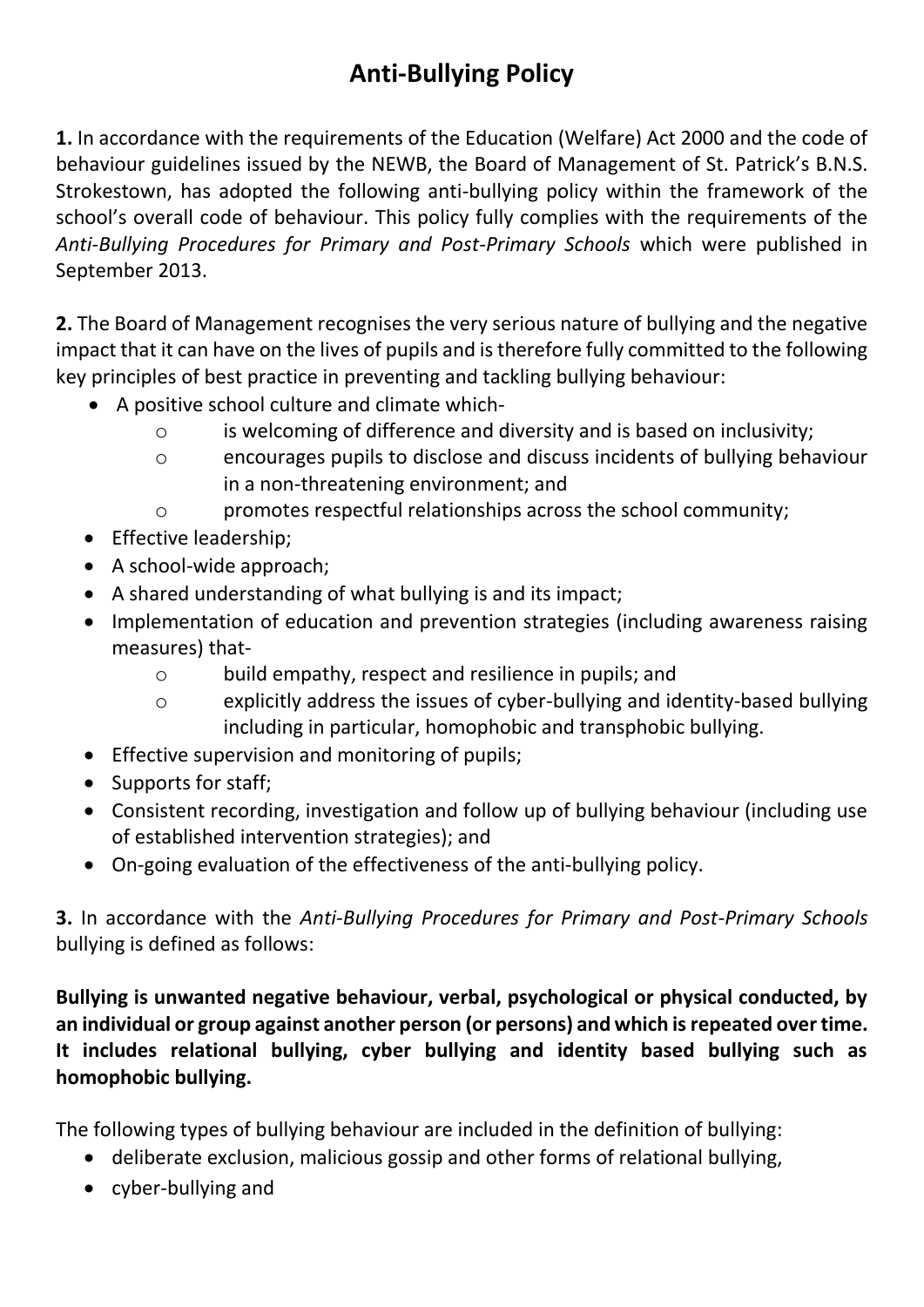• identity-based bullying such as homophobic bullying and transphobic bullying, racist bullying, bullying based on a person's membership of the Traveller community and bullying of those with disabilities or special educational needs.

Isolated or once-off incidents of intentional negative behaviour, including a once-off offensive or hurtful text message or other private messaging, do not fall within the definition of bullying and should be dealt with, as appropriate, in accordance with the school's code of behaviour.

However, in the context of this policy, placing a once-off offensive or hurtful public message, image or statement on a social network site or other public forum where that message, image or statement can be viewed and/or repeated by other people will be regarded as bullying behaviour.

Negative behaviour that does not meet this definition of bullying will be dealt with in accordance with the school's code of behaviour.

This definition includes a wide range of behaviour, whether verbal or written, whether physical or social, whether targeting person or property, whether carried out directly or indirectly or through any electronic or other medium, which could harm a pupil or undermine her/his self-esteem or self-confidence.

**Appendix 1** gives a list of specific examples of bullying behaviour. This list is not exhaustive. **Appendix 2** has advice for parents and for pupils.

The following are some of the types of bullying behaviour that can occur amongst pupils:

- **Physical aggression**: This behaviour includes pushing, shoving, punching, kicking, poking and tripping people. It may also take the form of severe physical assault. While pupils often engage in 'mess fights', they can sometimes be used as a disguise for physical harassment or inflicting pain.
- **Intimidation:** Some bullying behaviour takes the form of intimidation: it may be based on the use of very aggressive body language with the voice being used as a weapon. Particularly upsetting can be a facial expression which conveys aggression and/or dislike.
- **Isolation/exclusion and other relational bullying**: This occurs where a certain person is deliberately isolated, excluded or ignored by some or all of the class group. This practice is usually initiated by the person engaged in bullying behaviour and can be difficult to detect. It may be accompanied by writing insulting remarks about the pupil in public places, by passing around notes about or drawings of the pupil or by whispering insults about them loud enough to be heard. Relational bullying occurs when a person's attempts to socialise and form relationships with peers are repeatedly rejected or undermined. One of the most common forms includes control: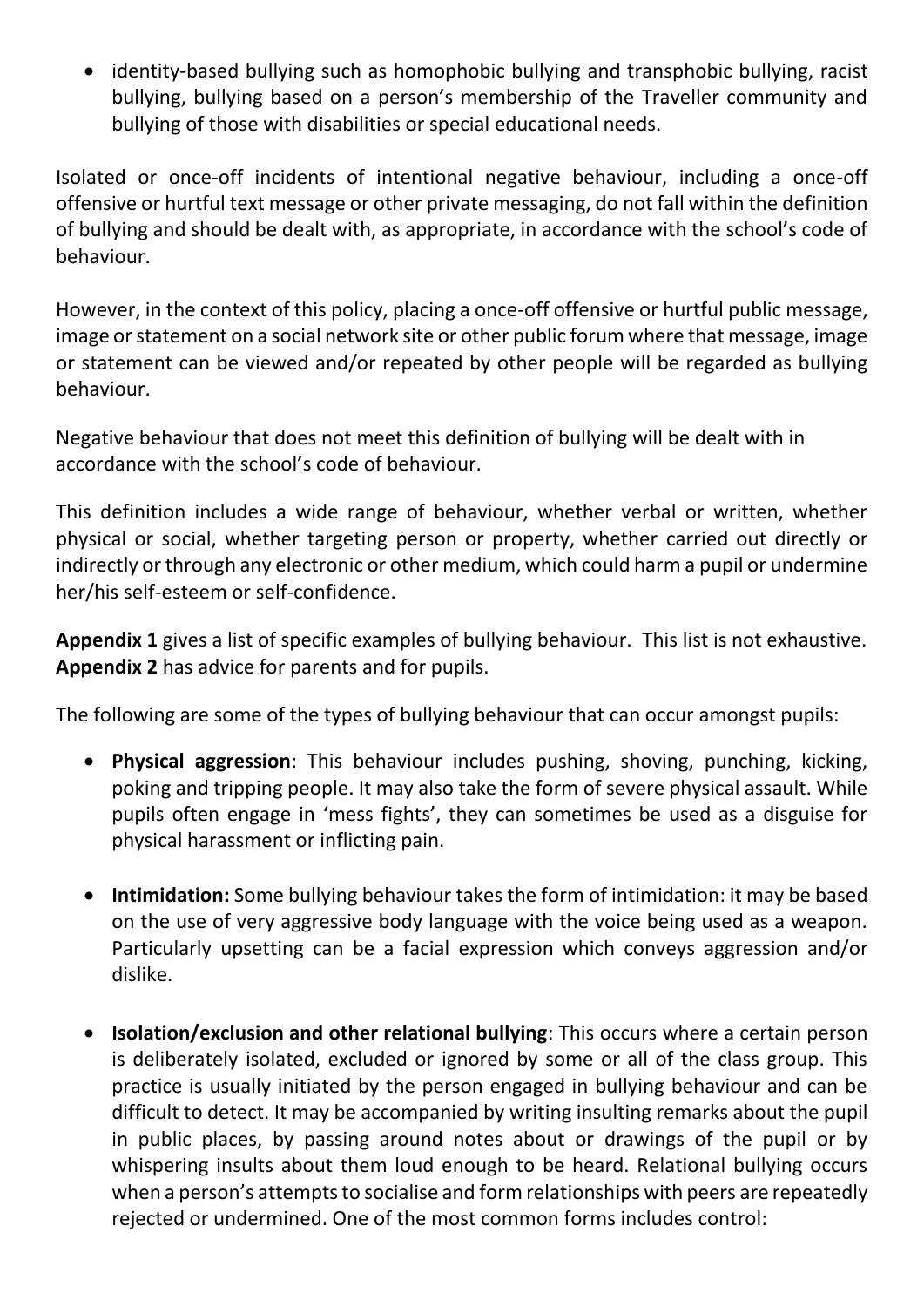- "Do this or I won't be your friend anymore"(implied or stated); a group ganging up against one person (girl or boy); non-verbal gesturing; malicious gossip; spreading rumours about a person or giving them the "silent treatment".
- **Cyber-bullying:** This type of bullying is increasingly common and is continuously evolving. It is bullying carried out through the use of information and communication technologies such as text, social network sites, e-mail, instant messaging (IM), apps, gaming sites, chat-rooms and other online technologies. Being the target of inappropriate or hurtful messages is the most common form of online bullying. As cyber-bullying uses technology to perpetrate bullying behaviour and does not require face to face contact, cyber-bullying can occur at any time (day or night). Many forms of bullying can be facilitated through cyber-bullying. For example, a target may be sent homophobic text messages, or pictures may be posted with negative comments about a person's sexuality, appearance etc.
- **Name calling**: Persistent name-calling directed at the same individual(s) which hurts, insults or humiliates should be regarded as a form of bullying behaviour. Often namecalling of this type refers to physical appearance, e.g., size or clothes worn. Accent or distinctive voice characteristics may attract negative attention. Academic ability can also provoke name calling. This tends to operate at two extremes. There are those who are singled out for attention because they are perceived to be weak academically. At the other extreme there are those who, because they are perceived as high achievers, are also targeted.
- **Damage to property**: Personal property can be the focus of attention for bullying behaviour. This may result in damage to clothing, mobile phone or other devices, school books and other learning material or interference with a pupil's locker or bicycle. The contents of school bags and pencil cases may be scattered on the floor. Items of personal property may be defaced, broken, stolen or hidden.
- **Extortion**: Demands for money may be made, often accompanied by threats (sometimes carried out in the event of the targeted pupil not delivering on the demand). A pupil may also be forced into theft of property for delivery to another who is engaged in bullying behaviour**.**

Negative behaviour that does not meet this definition of bullying will be dealt with in accordance with the school's code of behaviour.

#### **4. Relevant Teachers:**

The relevant teachers for investigating and dealing with bullying are as follows: in the case of Third and Fourth class pupils, they may report to Ms. Aine Burke (class teacher) and Fifth and Sixth Class pupils may report to Mrs. Carmel Tighe (principal and class teacher). In the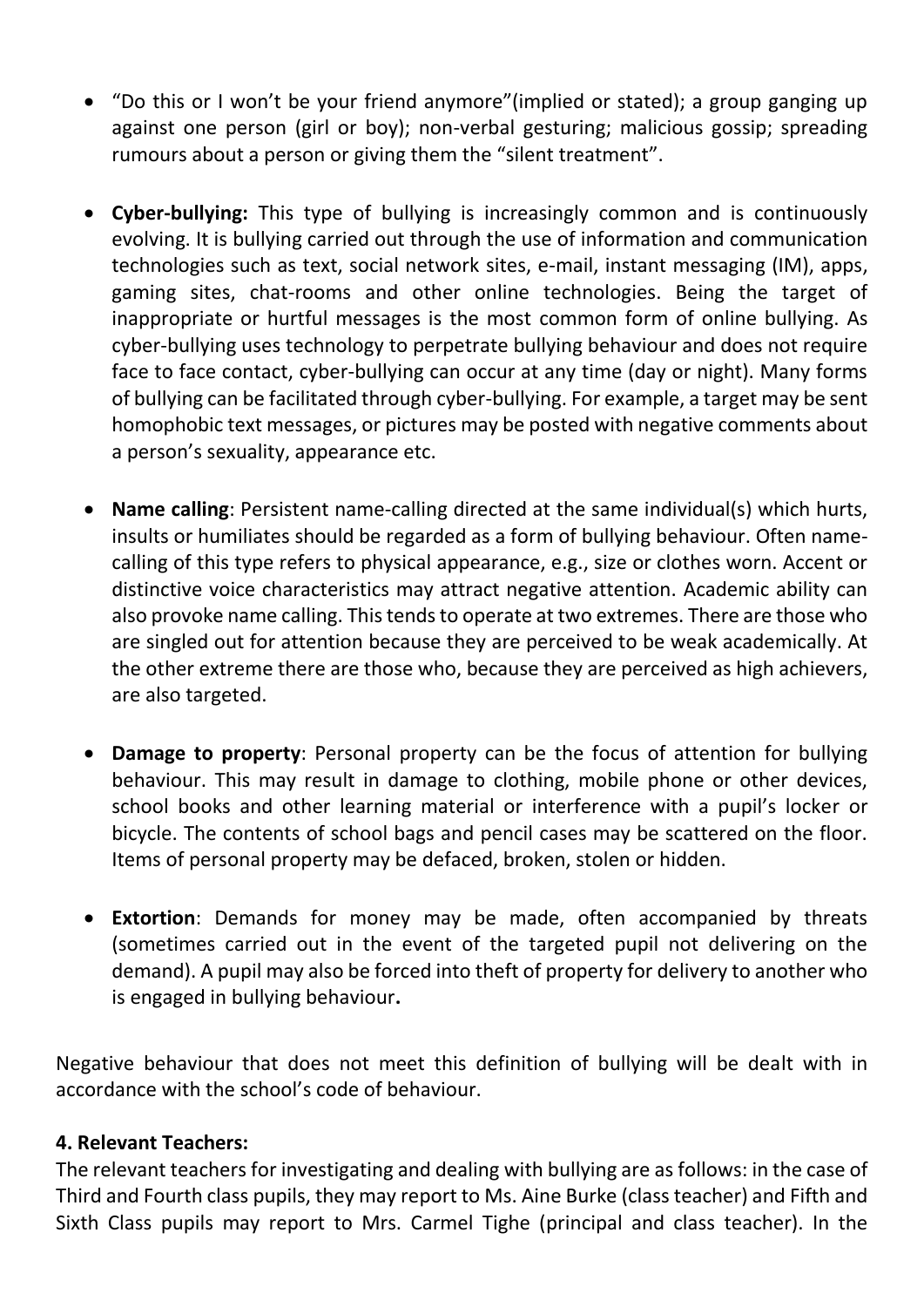absence of either of the above-named teachers, the pupils may also speak to the Special Education teacher Ms. Aisling McGarry.

## **5. Education and Prevention Strategies**

As this is a primary school, the education and prevention strategies (including strategies specifically aimed at cyber- bullying and identity-based bullying) that will be used by the school are as follows:

## **School-wide approach**

- A school-wide approach to the fostering of respect for all members of the school community.
- The promotion of the value of diversity to address issues of prejudice and stereotyping, and highlight the unacceptability of bullying behaviour.
- The fostering and enhancing of the self-esteem of all our pupils through both curricular and extracurricular activities. Pupils will be provided with opportunities to develop a positive sense of self-worth through formal and informal interactions.
- Whole staff professional development on bullying to ensure that all staff develops an awareness of what bullying is, how it impacts on pupils' lives and the need to respond to it-prevention and intervention.
- An annual audit of professional development needs with a view to assessing staff requirements through internal staff knowledge/expertise and external sources
- Professional development with specific focus on the training of the relevant teacher(s)
- School wide awareness raising and training on all aspects of bullying, to include pupils, parent(s)/guardian(s) and the wider school community.
- Supervision and monitoring of classrooms, corridors, school grounds, school tours and extra- curricular activities. Non-teaching and ancillary staff will be encouraged to be vigilant and report issues to relevant teachers. Supervision will also apply to monitoring student use of communication technology within the school.
- Involvement of the pupils in contributing to a safe school environment e.g. Buddy system, which can help to support pupils and encourage a culture of peer respect and support.
- Development and promotion of an Anti-Bullying code for the school-to be included in student journals and displayed publicly in classrooms and in common areas of the school.
- The school's anti-bullying policy is discussed with pupils, and all parent(s)/ guardian(s) are given a copy as part of the Code of Behaviour of the school (every year).
- The implementation of regular (per month) whole school awareness measures e.g. a dedicated notice board in the school and classrooms on the promotion of friendship, and bullying prevention; annual Friendship Week; regular student surveys; regular school assemblies by principal.
- Encourage a culture of telling, with particular emphasis on the importance of bystanders. In that way pupils will gain confidence in 'telling'. This confidence factor is of vital importance. It should be made clear to all pupils that when they report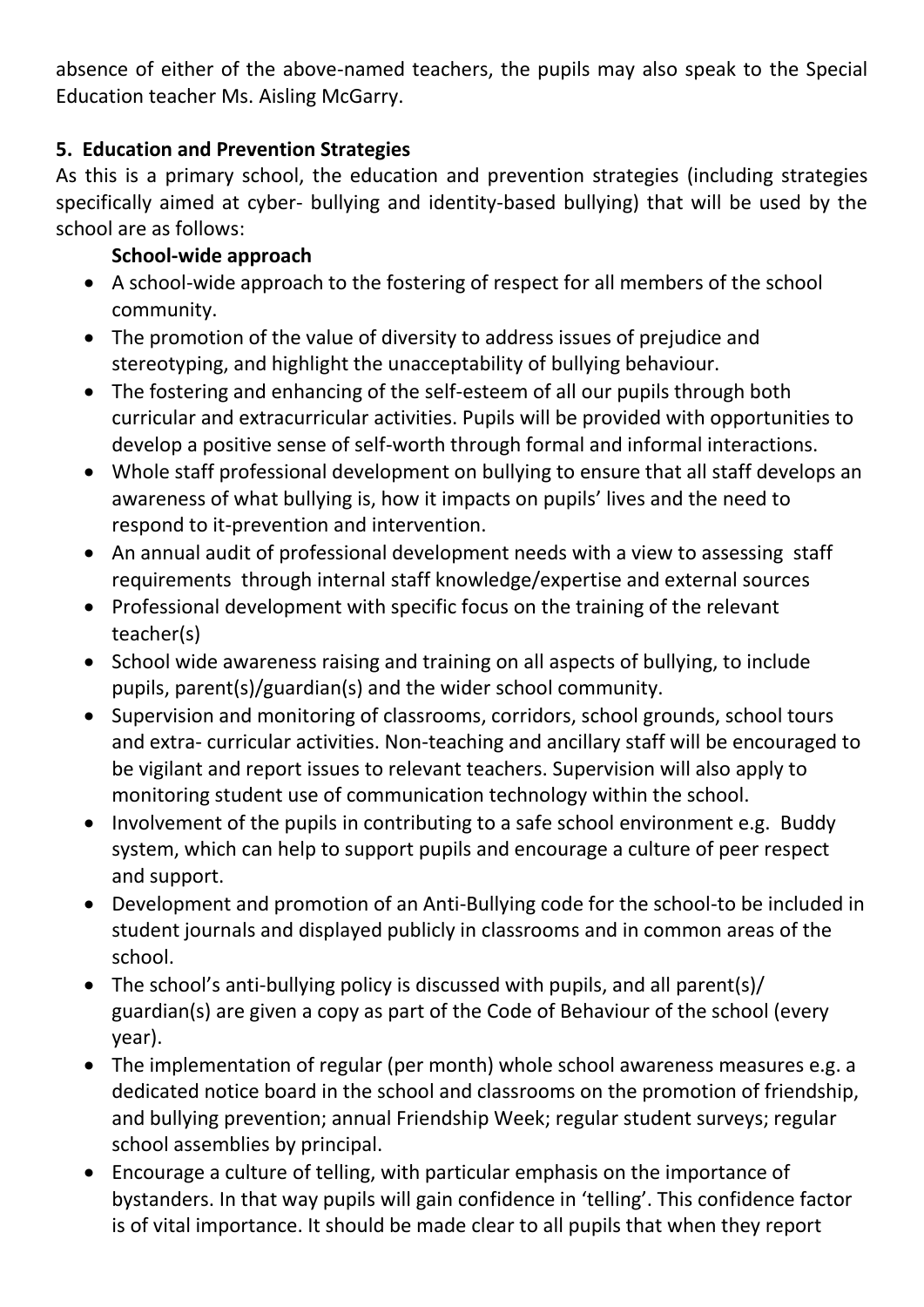incidents of bullying they are not considered to be telling tales but are behaving responsibly.

- Ensuring that pupils know who to tell and how to tell, e.g.:
	- o Direct approach to teacher at an appropriate time, for example after class.
	- o Hand note up with homework.
	- o Make a phone call to the school or to a trusted teacher in the school.
	- o Anti-bully or Niggle box?
	- o Get a parent(s)/guardian(s) or friend to tell on your behalf.
	- o Administer a confidential questionnaire once a term to all pupils.
	- o Ensure bystanders understand the importance of telling if they witness or know that bullying is taking place.
- Identify clear protocols to encourage parent(s)/guardian(s) to approach the school if they suspect that their child is being bullied. Parents should make an appointment with the class teacher or principal to discuss the matter.
- The development of an Acceptable Use Policy in the school to include the necessary steps to ensure that the access to technology within the school is strictly monitored.
- The listing of supports currently being used in the school and the identification of other supports available to the school e.g. GLEN [www.glen.ie,](http://www.glen.ie/) BeLonGTo [www.belongto.org](http://www.belongto.org/)

# **Implementation of curriculum**

- The full implementation of the SPHE curriculum and the RSE and Stay Safe Programmes. The anti-bullying module of the Social, Personal and Health Education (SPHE) programme as it applies during each school year.
- Pupils will learn about cyber bullying through SPHE. The SPHE programme and in particular the strand units *Safety and Protection* and *Media Education* will address these areas.
- Continuous Professional Development for staff in delivering these programmes.
- Through presentations or other exercises, the school staff and parents/guardians are made aware of the nature of bullying and the signs that might indicate that a pupil is being bullied. They are encouraged to be vigilant in watching out for signs of bullying and to report any suspicion of bullying they may have to the 'Relevant Teacher' (in the case of staff members) or any staff member (in the case of parents/guardians).
- School wide delivery of lessons on bullying from evidence based programmes, e.g. Stay Safe Programme and The Walk Tall Programme.
- School wide delivery of lessons **Cyber Bullying** (Web wise Primary teachers' resources).
- Delivery of the Garda SPHE Programmes. These lessons are delivered by Community Gardai, and cover issues around personal safety and cyber-bullying
- The school will specifically consider the additional needs of SEN pupils with regard to programme implementation and the development of skills and strategies to enable all pupils to respond appropriately.
- Pupils are helped to examine the issue of bullying in a calm rational, age appropriate manner, outside of the tense context of particular bullying incidents. In the process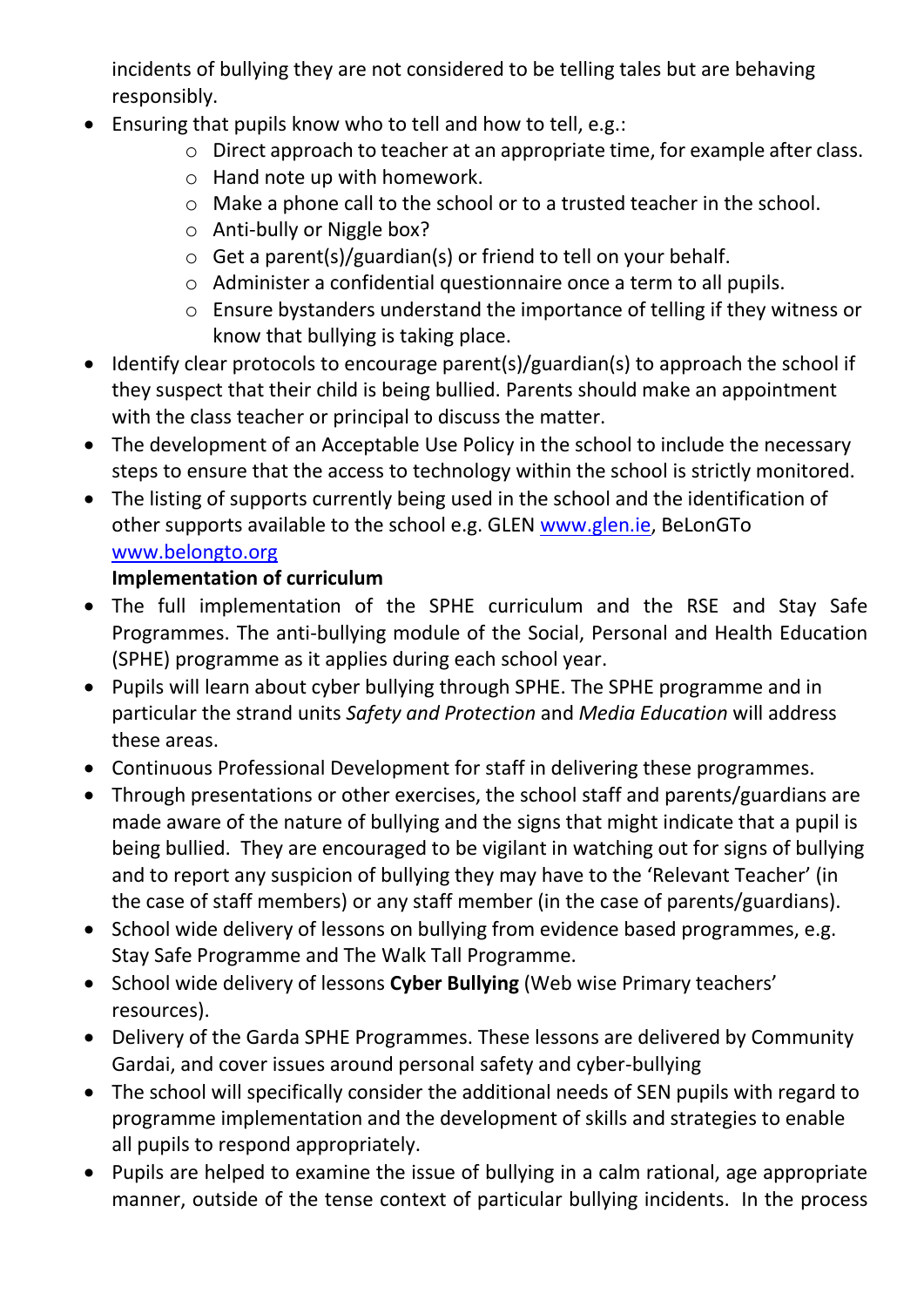they are made more aware of the nature of bullying and the various forms that it can take.

- Pupils are made aware that the consequences of bullying behaviour are always bad for those who are targeted, even if this is not always obvious at the time.
- Pupils are encouraged to recognise, reject and report bullying behaviour.

### **Links to other policies**

This Anti- Bullying Policy is directly linked to the following policies and should be read in conjunction with them:

- ➢ Code of Behaviour
- ➢ Positive Behaviour Policy
- ➢ Child Protection Policy
- ➢ Supervision Policy
- ➢ Acceptable Use Policy
- ➢ Attendance Policy
- $\triangleright$  Sporting activities.

## **6. Procedures for recording bullying behaviour:**

The school's procedures for investigation, follow-up and recording of bullying behaviour and the established intervention strategies used by the school for dealing with cases of bullying behaviour are as follows:

#### **Reporting Bullying Behaviour**

- Children are reminded that the school is a 'telling school'. Talking to adults about incidents of bullying are helpful to both the bully and the bullied. Children are encouraged to speak to their parents at home about **everything** that happens in school.
- All reports, including anonymous reports of bullying will be investigated and dealt with by the relevant teacher. In that way pupils will gain confidence in 'telling'. This confidence factor is of vital importance. It should be made clear to all pupils that when they report incidents of bullying they are not considered to be telling tales but are behaving responsibly.
- Non-teaching staff such as secretaries, special needs assistants (SNAs), caretakers, cleaners will be encouraged to report any incidents of bullying behaviour witnessed by them, or mentioned to them, to the relevant teacher.
- Every effort will be made to ensure that all involved (including each set of pupils and parents) understand this approach from the outset.

## **Investigating and dealing with incidents**

• In investigating and dealing with bullying, the teacher will exercise her professional judgement to determine whether bullying has occurred and how best the situation might be resolved.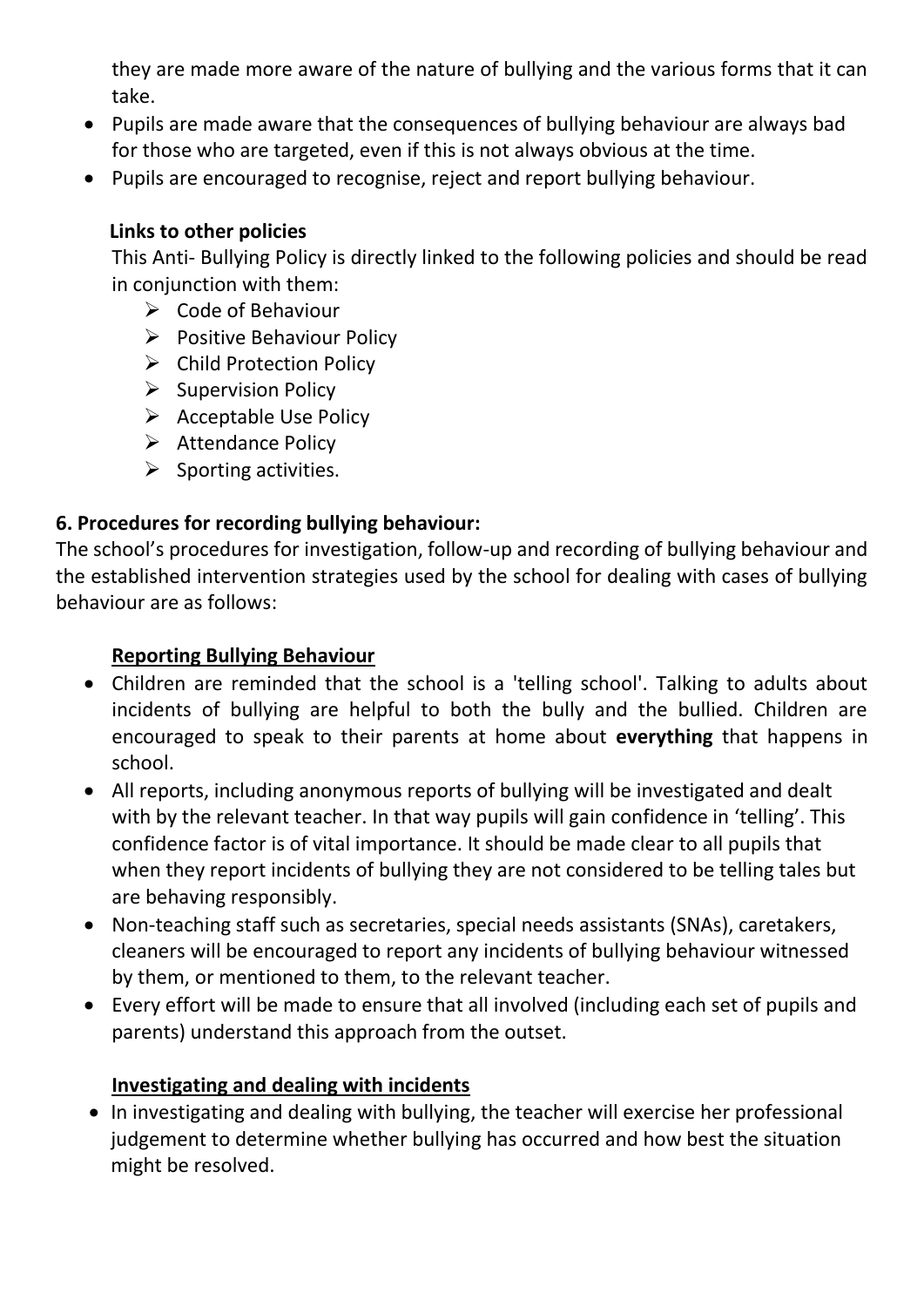- Parents/ guardians and pupils are required to co-operate with any investigation and assist the school in resolving any issues and restoring, as far as is practicable, the relationships of the parties involved as quickly as possible.
- Teachers will take a calm, unemotional problem-solving approach when dealing with incidents of alleged bullying behaviour reported by pupils, staff or parents.
- Where possible, all incidents will be investigated outside the classroom situation to ensure the privacy of all involved.
- All interviews will be conducted with sensitivity and with due regard to the rights of all pupils concerned. Pupils who are not directly involved can also provide very useful information in this way.
- When analysing incidents of bullying behaviour, the relevant teacher will seek answers to questions of what, where, when, who and why. This will be done in a calm manner, setting an example in dealing effectively with a conflict in a non-aggressive manner.
- If a group is involved, each member will be interviewed individually at first. Thereafter, all those involved should be met as a group. At the group meeting, each member will be asked for his account of what happened to ensure that everyone in the group is clear about each other's statements.
- Each member of a group will be supported through the possible pressures that they may face them from the other members of the group after interview by the teacher. The School, through the 'Relevant Teacher' reserves the right to ask any pupil to write an account of what happened, as part of an investigation. This will be a standard procedure and does not necessarily imply that a pupil is guilty of misbehaviour.
- In cases where it has been determined by the relevant teacher that bullying behaviour has occurred, the parents/ guardians of the parties involved will be contacted at an early stage to inform them of the matter and explain the actions being taken (by reference to the school policy). The school will give parents an opportunity of discussing ways in which they can reinforce or support the actions being taken by the school and the supports for their pupils.
- Where the relevant teacher has determined that a pupil has been engaged in bullying behaviour, it will be made clear to him how he is in breach of the school's antibullying policy and efforts should be made to try to get him to see the situation from the perspective of the pupil being bullied.
- It must also be made clear to all involved (each set of pupils and parents) that in any situation where disciplinary sanctions are required, this is a private matter between the pupil being disciplined, his parents and the school.

## **Follow up and Recording**

- In determining whether a bullying case has been adequately and appropriately addressed the relevant teacher must, as part of his/her professional judgement, take the following factors into account:
	- $\triangleright$  Whether the bullying behaviour has ceased;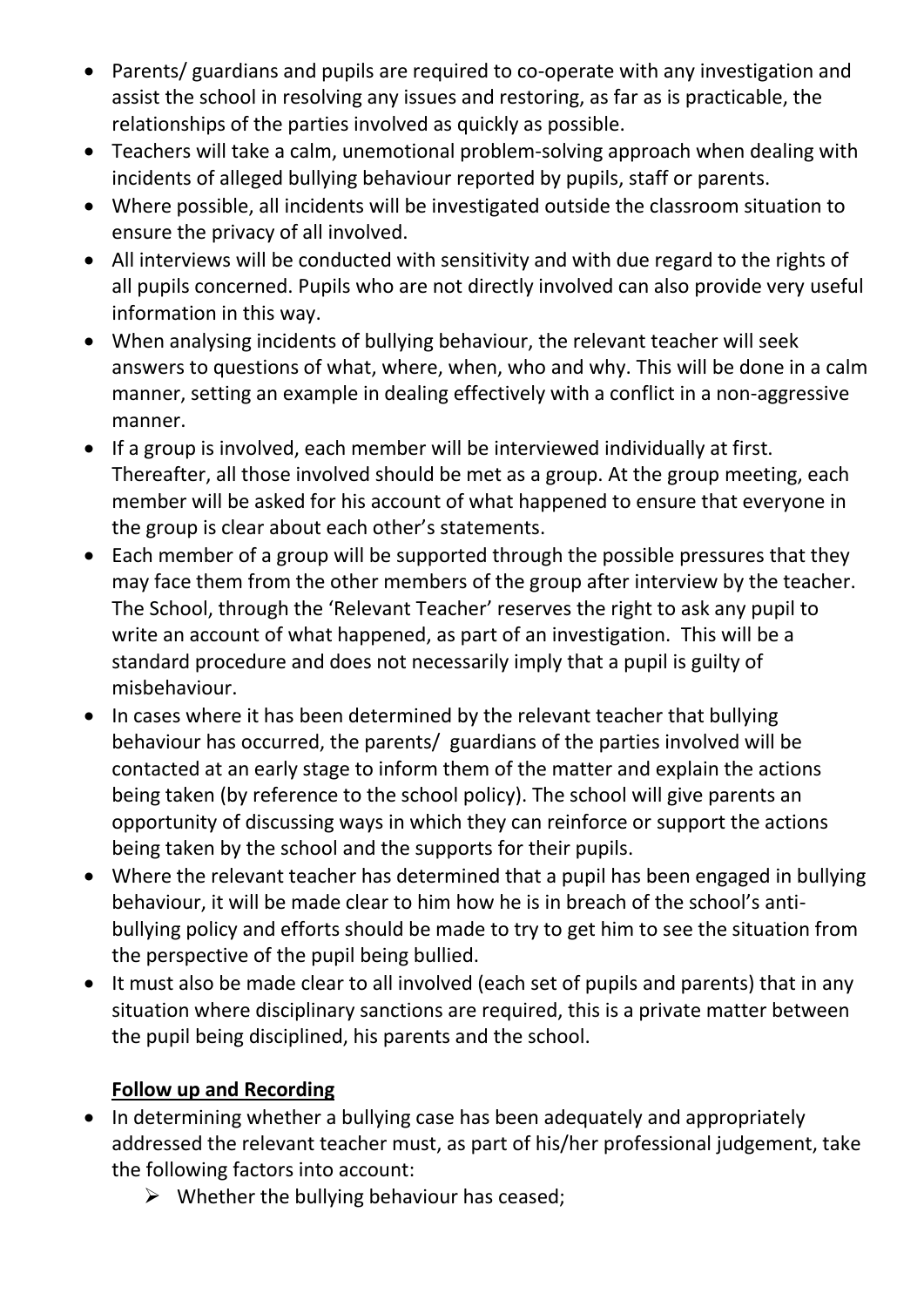- $\triangleright$  Whether any issues between the parties have been resolved as far as is practicable;
- $\triangleright$  Whether the relationships between the parties have been restored as far as is practicable;
- $\triangleright$  Any feedback received from the parties involved, their parent(s)/guardian(s) s or the school.
- Follow-up meetings with the relevant parties involved should be arranged separately with a view to possibly bringing them together at a later date if the pupil who has been bullied is ready and agreeable.
- Where a parent(s)/guardian(s) is not satisfied that the school has dealt with a bullying case in accordance with these procedures, the parent(s)/guardian(s) must be referred, as appropriate, to the school's complaints procedures.
- In the event that a parent(s)/guardian(s) has exhausted the school's complaints procedures and is still not satisfied, the school must advise the parent(s)/guardian(s) of their right to make a complaint to the Ombudsman for Children.

# **Recording of Bullying Behaviour**

It is imperative that all recording of bullying incidents must be done in an objective and factual manner.

The school's procedures for noting and reporting bullying behaviour are as follows:

## **Informal: Pre-determination that bullying has occurred**

- All staff must keep a written record of any incidents witnessed by them or notified to them. Consideration needs to be given to where the records will be made e.g. incident book. All incidents must be reported to the relevant teacher
- While all reports, including anonymous reports of bullying must be investigated and dealt with by the relevant teacher, the relevant teacher must keep a written record of the reports, the actions taken and any discussions with those involved regarding same
- The relevant teacher must inform the principal of all incidents being investigated.

## **Formal: Stage 1-determination that bullying has occurred**

- If it is established by the relevant teacher that bullying has occurred, the relevant teacher will keep appropriate written records which will assist his/her efforts to resolve the issues and restore, as far as is practicable, the relationships of the parties involved.
- The school in consultation with the relevant teacher/s should develop a protocol for the storage of all records retained by the relevant teacher.

## **Formal: Stage 2-Appendix 3**

The relevant teacher must use the recording template at **Appendix 3** to record the bullying behaviour in the following circumstances: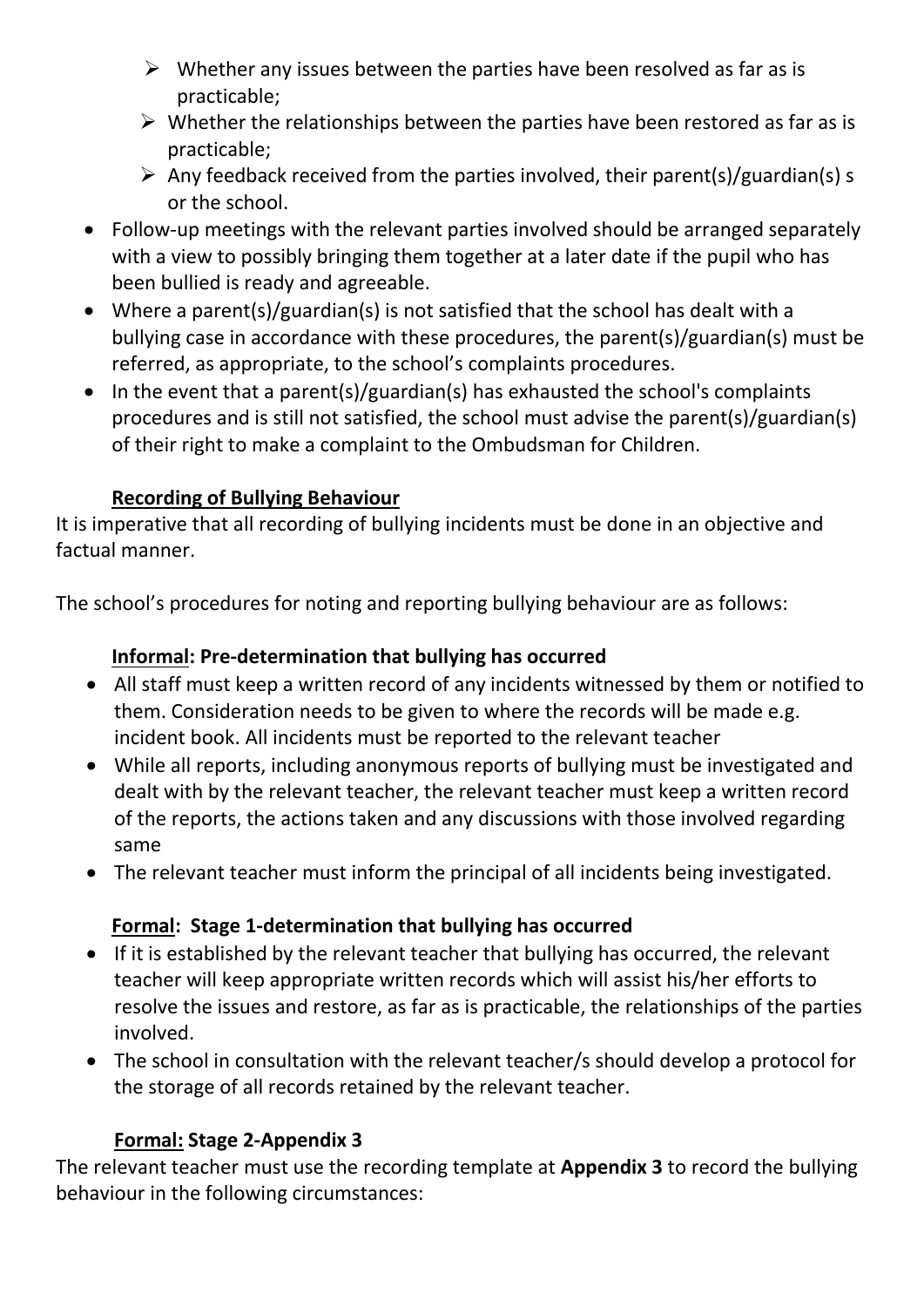- in cases where he/she considers that the bullying behaviour has not been adequately and appropriately addressed within 20 school days after he/she has determined that bullying behaviour occurred; and
- Where the school has decided as part of its anti-bullying policy that in certain circumstances bullying behaviour must be recorded and reported immediately to the Principal as applicable.

When the recording template is used, it must be retained by the relevant teacher in question and a copy maintained by the principal. All documentation regarding bullying incidents and their resolution is retained securely in the school until the children involved reach 21 years of age (nine years after the pupil leaves 6th class).

## **Established intervention strategies**

- Teacher interviews with all pupils
- Negotiating agreements between pupils and following these up by monitoring progress. This can be on an informal basis or implemented through a more structured mediation process
- Working with parent(s)/guardian(s)s to support school interventions
- No Blame Approach
- Circle Time
- Restorative interviews
- Restorative conferencing
- Peer mediation where suitable training has been given

7. The school's programme of support for working with pupils affected by bullying is as follows:

- All in-school supports and opportunities will be provided for the pupils affected by bullying to participate in activities designed to raise their self-esteem, to develop friendships and social skills and build resilience e.g.
	- $\triangleright$  Buddy system
	- $\triangleright$  Group work such as circle time
- If pupils require counselling of further supports the school will endeavour to liaise with the appropriate agencies to organise same. This may be for the pupil affected by bullying or involved in the bullying behaviour.
- Pupils should understand that there are no innocent bystanders and that all incidents of bullying behaviour must be reported to a teacher.

#### **Bullied Pupils:**

- Ending the bullying behaviour,
- Ensuring the school culture fosters respect for bullied pupils and all pupils
- Ensuring the school culture fosters empathy towards and support for bullied pupils
- Indicating clearly that the bullying is not the fault of the targeted pupil through the awareness-raising programme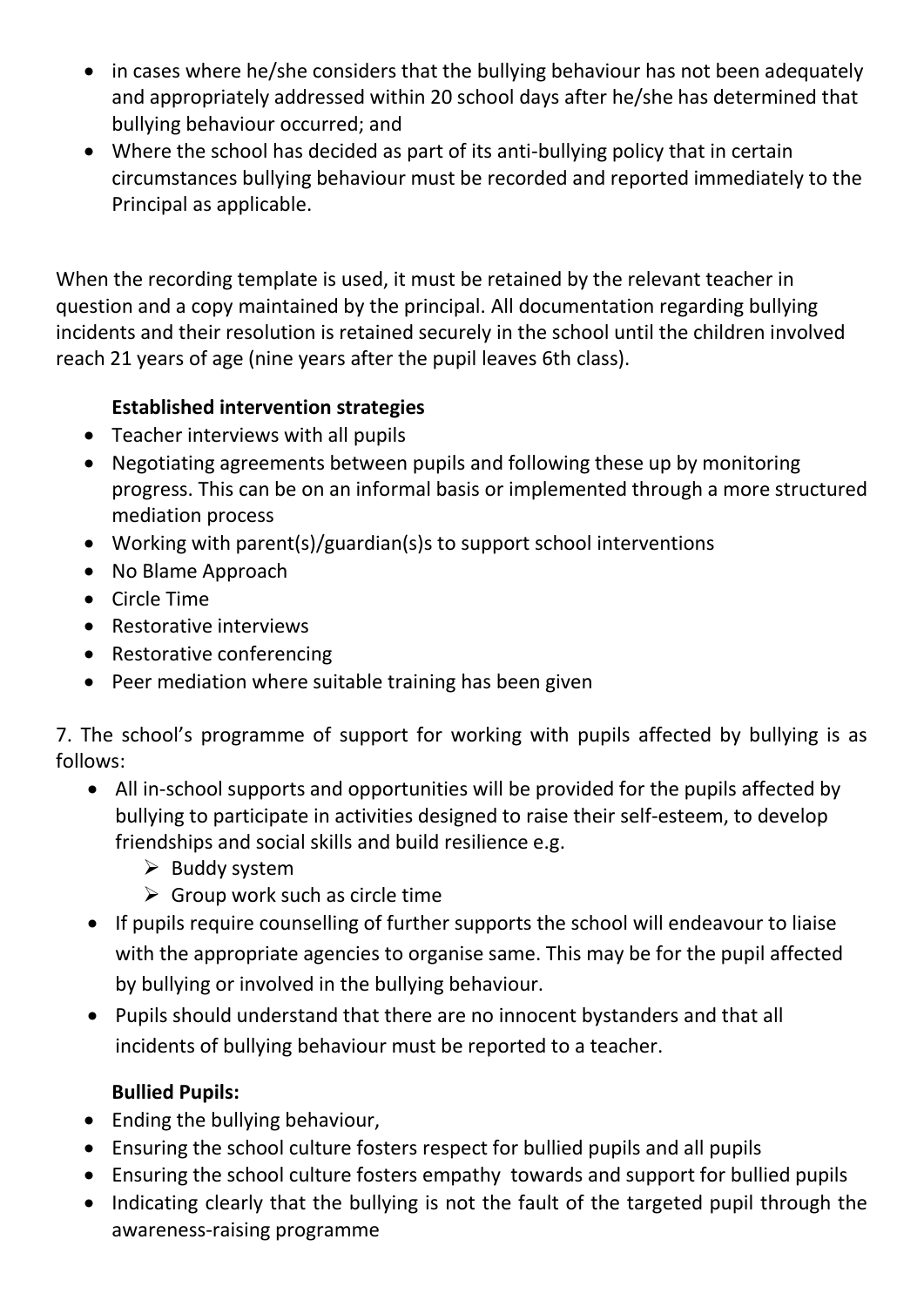- Indicating clearly that the bullying is not the fault of the targeted pupil through the speedy identification of those responsible and speedy resolution of bullying situations
- Making adequate counselling facilities within the school available to pupils who need it in a timely manner and/or arrange a referral to an appropriate external agency.
- Helping bullied pupils raise their self-esteem by encouraging them to become involved in activities that help develop friendships and social skills (e.g. participation in group work in class and in extra-curricular group or team activities during or after school).

### **Bullying pupils:**

- Making it clear that bullying pupils who reform are not blamed or punished and get a 'clean sheet,'
- Making it clear that bullying pupils who reform are doing the right and honourable thing and giving them praise for this,
- Making adequate counselling facilities available to help those who need it learn other ways of meeting their needs besides violating the rights of others,
- Helping those who need to raise their self-esteem by encouraging them to become involved in activities that develop friendships and social skills (e.g. participation in group work in class and in extra-curricular group or team activities during or after school),
- Using learning strategies throughout the school and the curriculum to help enhance pupils' feelings of self-worth,
- In dealing with negative behaviour in general, encouraging teachers and parents to focus on, challenge and correct the behaviour while supporting the child,
- In dealing with bullying behaviour seeking resolution and offering a fresh start with a 'clean sheet' and no blame in return for keeping a promise to reform.

## **8. Supervision and Monitoring of Pupils**

The Board of Management confirms that appropriate supervision and monitoring policies and practices are in place to both prevent and deal with bullying behaviour and to facilitate early intervention where possible.

#### **9. Prevention of Harassment**

The Board of Management confirms that the school will, in accordance with its obligations under equality legislation, take all such steps that are reasonably practicable to prevent the sexual harassment of pupils or staff or the harassment of pupils or staff on any of the nine grounds specified i.e. gender including transgender, civil status, family status, sexual orientation, religion, age, disability, race and membership of the Traveller community.

**10.** This policy was adopted by the Board of Management on 16<sup>th</sup> June 2014.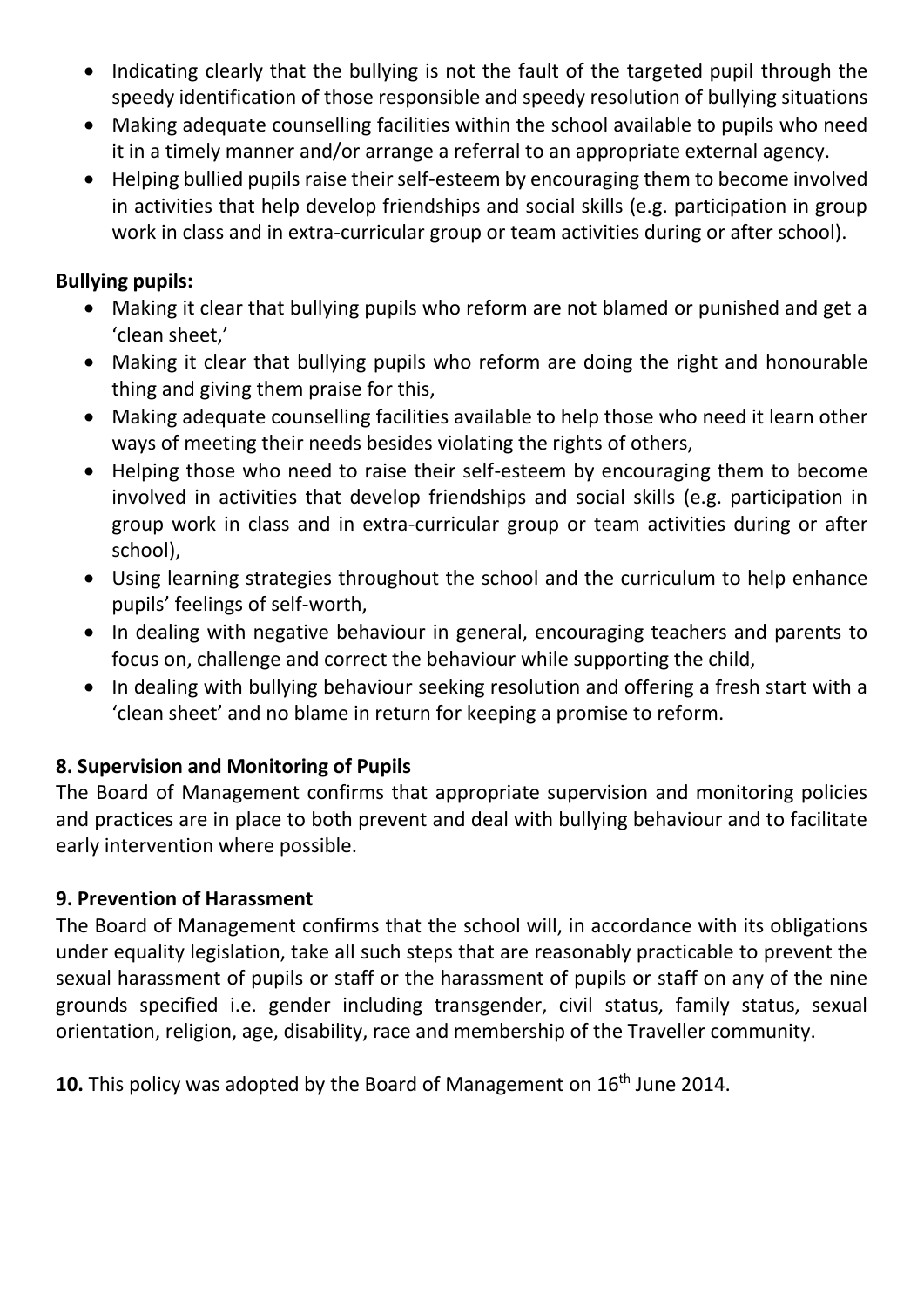**11.** This policy has been made available to school personnel, and is readily accessible to parents and pupils on request. A copy of this policy will be made available to the Department and the patron if requested.

**12.** This policy and its implementation will be reviewed by the Board of Management once in every school year. Written notification that the review has been completed will be made available to school personnel, and is readily accessible to parents and pupils on request. A record of the review and its outcome will be made available, if requested, to the patron and the Department. See **Appendix 4**.

Signed: Peter Kelly **Signed: Peter Kelly** Signed: Carmel Tighe **Chairperson of Board of Management Principal** 

**Date:** 21st June 2021

**Date of next review:** June 2022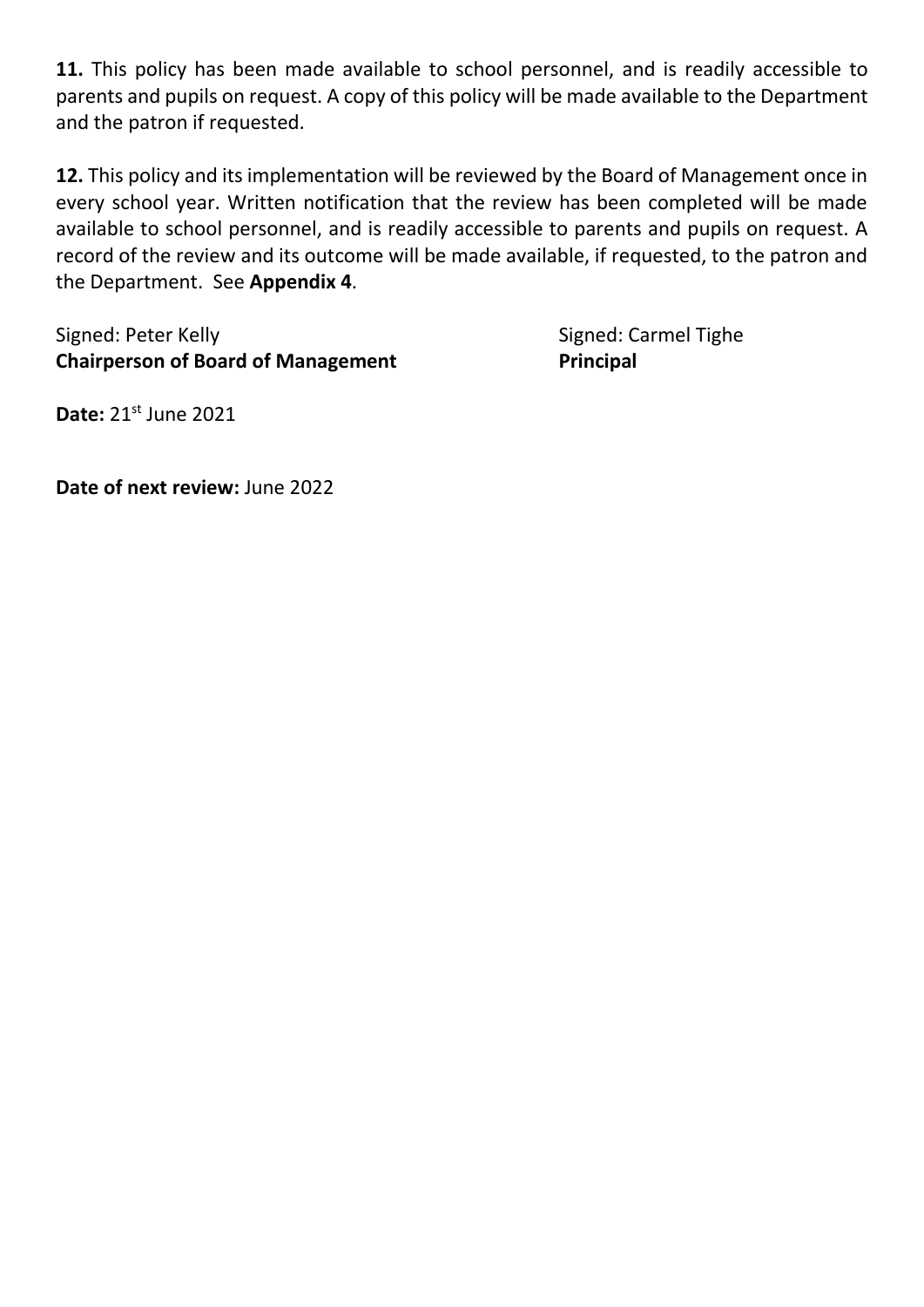# **Appendix 1.**

*Bullying can take a number of forms. These may include any of the following (this list is not exhaustive):*

| <b>General</b><br>behaviours which<br>apply to all types<br>of bullying | • Harassment based on any of the nine grounds in the equality<br>legislation e.g. sexual harassment, homophobic bullying, racist<br>bullying etc.<br>• Physical aggression<br>Damage to property<br><b>Name calling</b><br>$\bullet$<br><b>Slagging</b><br>The production, display or circulation of written words, pictures or<br>other materials aimed at intimidating another person<br>Offensive graffiti<br>Extortion<br>Intimidation<br>Insulting or offensive gestures<br>The "look"<br>Invasion of personal space<br>• A combination of any of the types listed.                                                                                                                                                                                                                                                                                                                                                                                                                                   |
|-------------------------------------------------------------------------|------------------------------------------------------------------------------------------------------------------------------------------------------------------------------------------------------------------------------------------------------------------------------------------------------------------------------------------------------------------------------------------------------------------------------------------------------------------------------------------------------------------------------------------------------------------------------------------------------------------------------------------------------------------------------------------------------------------------------------------------------------------------------------------------------------------------------------------------------------------------------------------------------------------------------------------------------------------------------------------------------------|
| <b>Cyber</b>                                                            | • Denigration: Spreading rumors, lies or gossip to hurt a person's<br>reputation<br>• Harassment: Continually sending vicious, mean or disturbing<br>messages to an individual<br>Impersonation: Posting offensive or aggressive messages under<br>another person's name<br><b>Flaming:</b> Using inflammatory or vulgar words to provoke an<br>online fight<br>• Trickery: Fooling someone into sharing personal information<br>which you then post online<br><b>Outing: Posting or sharing confidential or compromising</b><br>information or images<br><b>Exclusion:</b> Purposefully excluding someone from an online group<br><b>Cyber stalking:</b> Ongoing harassment and denigration that causes<br>a person considerable fear for his/her safety<br>Silent telephone/mobile phone call<br>Abusive telephone/mobile phone calls<br>Abusive text messages<br><b>Abusive email</b><br>Abusive communication on social networks e.g. Facebook/Ask.fm/<br><b>Twitter/You Tube or on games consoles</b> |

# **Examples of bullying behaviours**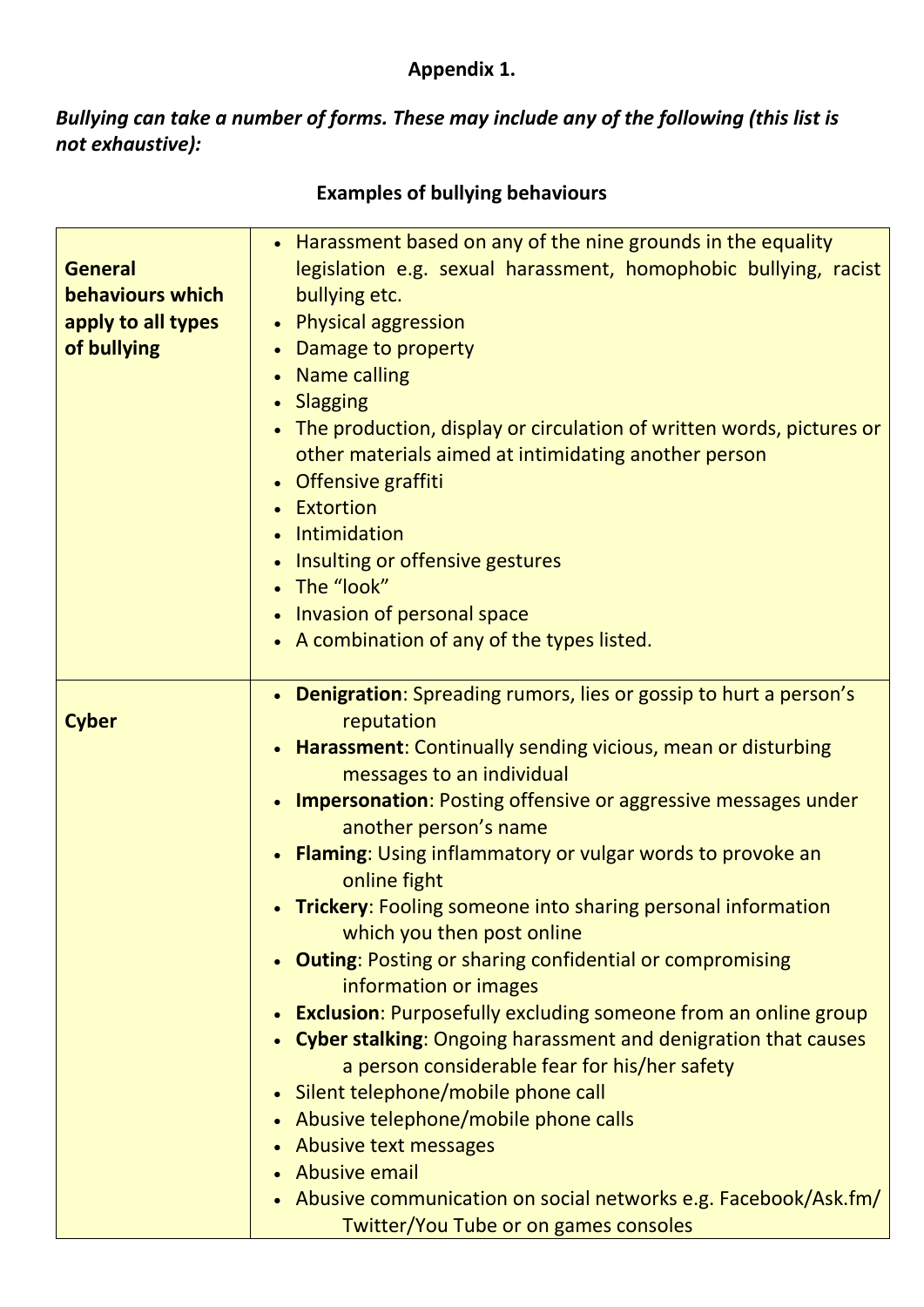|                                                                                                                                                                                                                                                                                          | • Abusive website comments/Blogs/Pictures                                                                                                                                                                                                                                                                                                                                                                                           |  |
|------------------------------------------------------------------------------------------------------------------------------------------------------------------------------------------------------------------------------------------------------------------------------------------|-------------------------------------------------------------------------------------------------------------------------------------------------------------------------------------------------------------------------------------------------------------------------------------------------------------------------------------------------------------------------------------------------------------------------------------|--|
|                                                                                                                                                                                                                                                                                          | • Abusive posts on any form of communication technology                                                                                                                                                                                                                                                                                                                                                                             |  |
| <b>Identity Based Behaviours</b><br>Including any of the nine discriminatory grounds mentioned in Equality Legislation<br>(gender including transgender, civil status, family status, sexual orientation, religion, age,<br>disability, race and membership of the Traveller community). |                                                                                                                                                                                                                                                                                                                                                                                                                                     |  |
| <b>Homophobic and</b><br><b>Transgender</b>                                                                                                                                                                                                                                              | • Name calling e.g. Gay, queer, lesbianused in a derogatory<br>manner<br><b>Physical intimidation or attacks</b><br><b>Threats</b>                                                                                                                                                                                                                                                                                                  |  |
| Race, nationality,<br>ethnic background<br>and membership of<br>the Traveller<br>community                                                                                                                                                                                               | · Discrimination, prejudice, comments or insults about colour,<br>nationality, culture, social class, religious beliefs, ethnic or traveller<br>background<br>• Exclusion on the basis of any of the above                                                                                                                                                                                                                          |  |
| <b>Relational</b>                                                                                                                                                                                                                                                                        | This involves manipulating relationships as a means of bullying.<br><b>Behaviours include:</b><br>• Malicious gossip<br>• Isolation & exclusion<br>Ignoring<br><b>Excluding from the group</b><br>Taking someone's friends away<br>"Bitching"<br><b>Spreading rumours</b><br><b>Breaking confidence</b><br>Talking loud enough so that the victim can hear<br>The "look"<br>• Use or terminology such as 'nerd' in a derogatory way |  |
| <b>Sexual</b>                                                                                                                                                                                                                                                                            | Unwelcome or inappropriate sexual comments or touching<br>$\bullet$<br><b>Harassment</b>                                                                                                                                                                                                                                                                                                                                            |  |
| <b>Special Educational</b><br>Needs,<br><b>Disability</b>                                                                                                                                                                                                                                | • Name calling<br>Taunting others because of their disability or learning needs<br>$\bullet$<br>Taking advantage of some pupils' vulnerabilities and limited<br>capacity to recognise and defend themselves against bullying<br>Taking advantage of some pupils' vulnerabilities and limited<br>capacity to understand social situations and social cues.<br>Mimicking a person's disability<br>• Setting others up for ridicule    |  |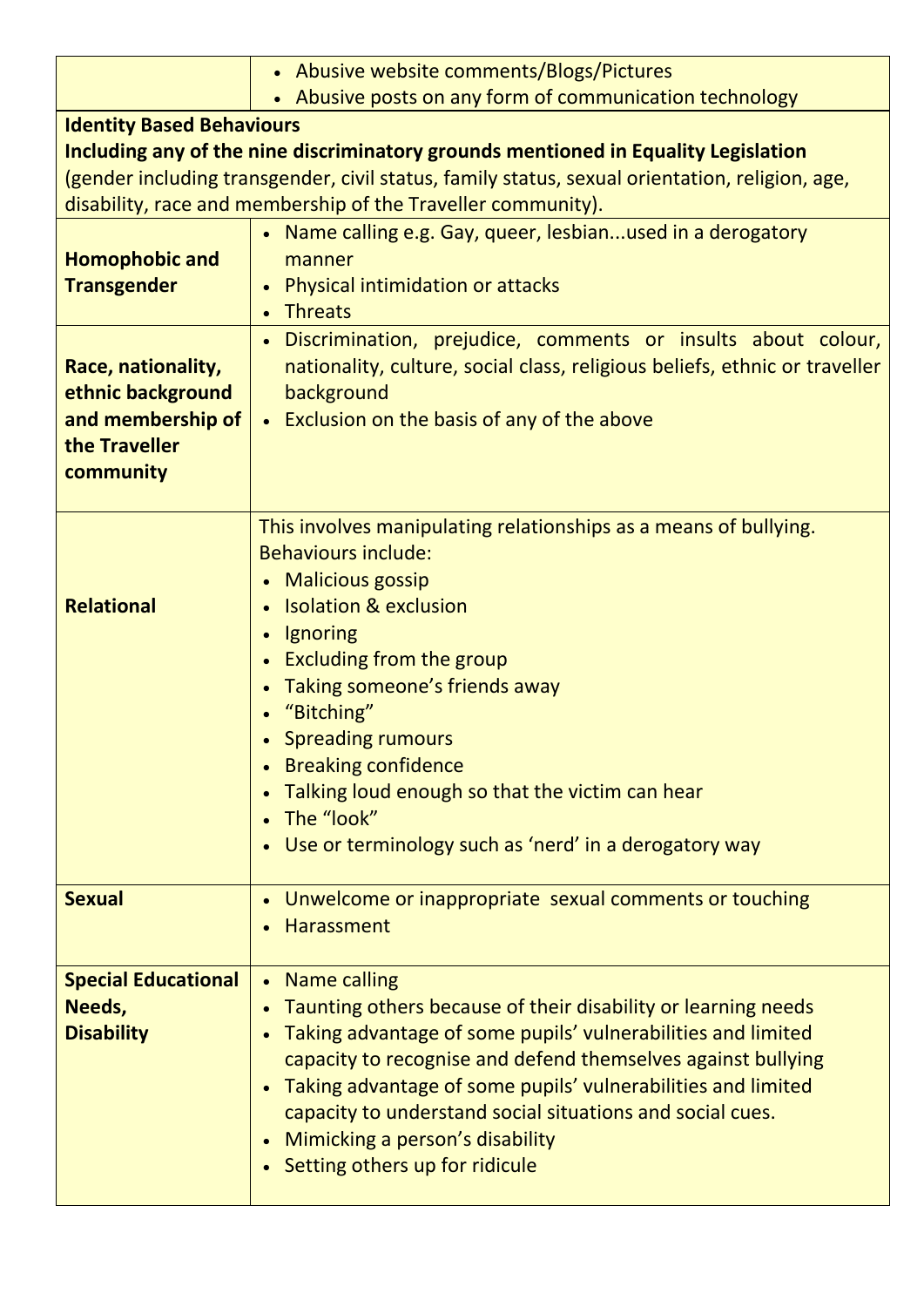#### **Repeated aggressive behaviour/attitude/body language, for example:**

- Shouting and uncontrolled anger
- Personal insults
- Verbal abuse
- Offensive language directed at an individual,
- Continually shouting or dismissing others
- Public verbal attacks/criticism
- Domineering behaviour
- Open aggression
- Offensive gestures and unwanted physical contact

#### **Intimidation, either physical, psychological or emotional, for example:**

- Treating in a dictatorial manner
- Ridicule
- Persistent slagging
- Deliberate staring with the intent to discomfort
- Persistent rudeness in behaviour and attitude toward a particular individual
- Asking inappropriate questions/making inappropriate comments re. personal life/family
- Asking inappropriate questions/making inappropriate comments re. social life or schoolwork

#### **Interference with property, for example:**

- Stealing/damaging books or equipment
- Stealing/damaging clothing or other property
- Demanding money with menaces
- Persistently moving, hiding or interfering with property
- Marking/defacing property

#### **Undermining/Public or Private Humiliation, for example:**

- Condescending tone
- Deliberately withholding significant information and resources
- Writing of anonymous notes
- Malicious, disparaging or demeaning comments
- Malicious tricks/derogatory joke,
- Knowingly spreading rumours
- Belittling others' efforts, their enthusiasm or their new idea,
- Derogatory or offensive nicknames (name-calling)
- Using electronic or other media for any of the above (cyber bullying,
- Disrespectfully mimicking a particular individual in his/her absence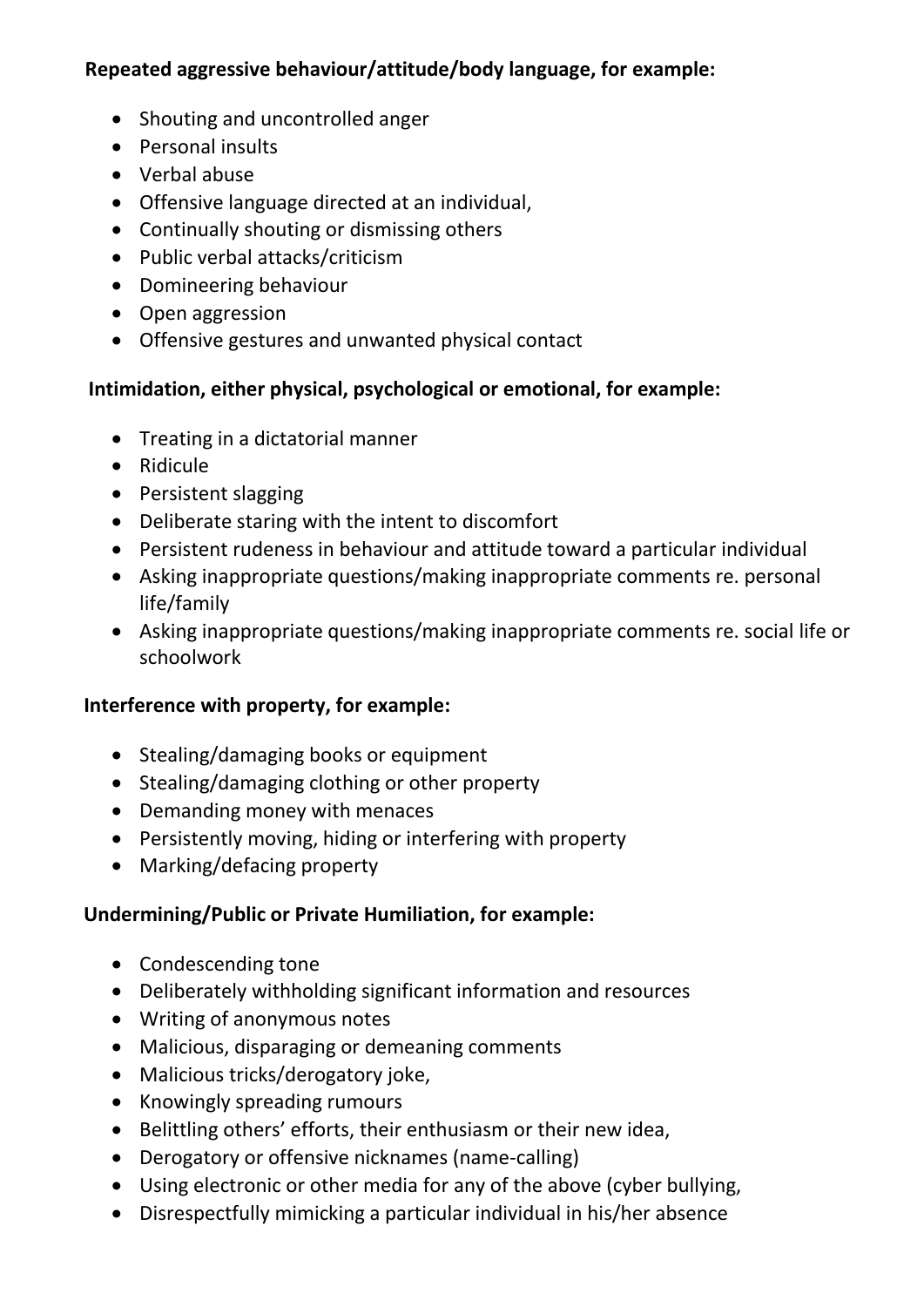• Deliberately refusing to address issues focusing instead on the person

## **Ostracising or isolating, for example:**

- Deliberately marginalising an individual
- Deliberately preventing a person from joining a group
- Deliberately preventing from joining in an activity, schoolwork-related or recreational
- Blaming a pupil for things s/he did not do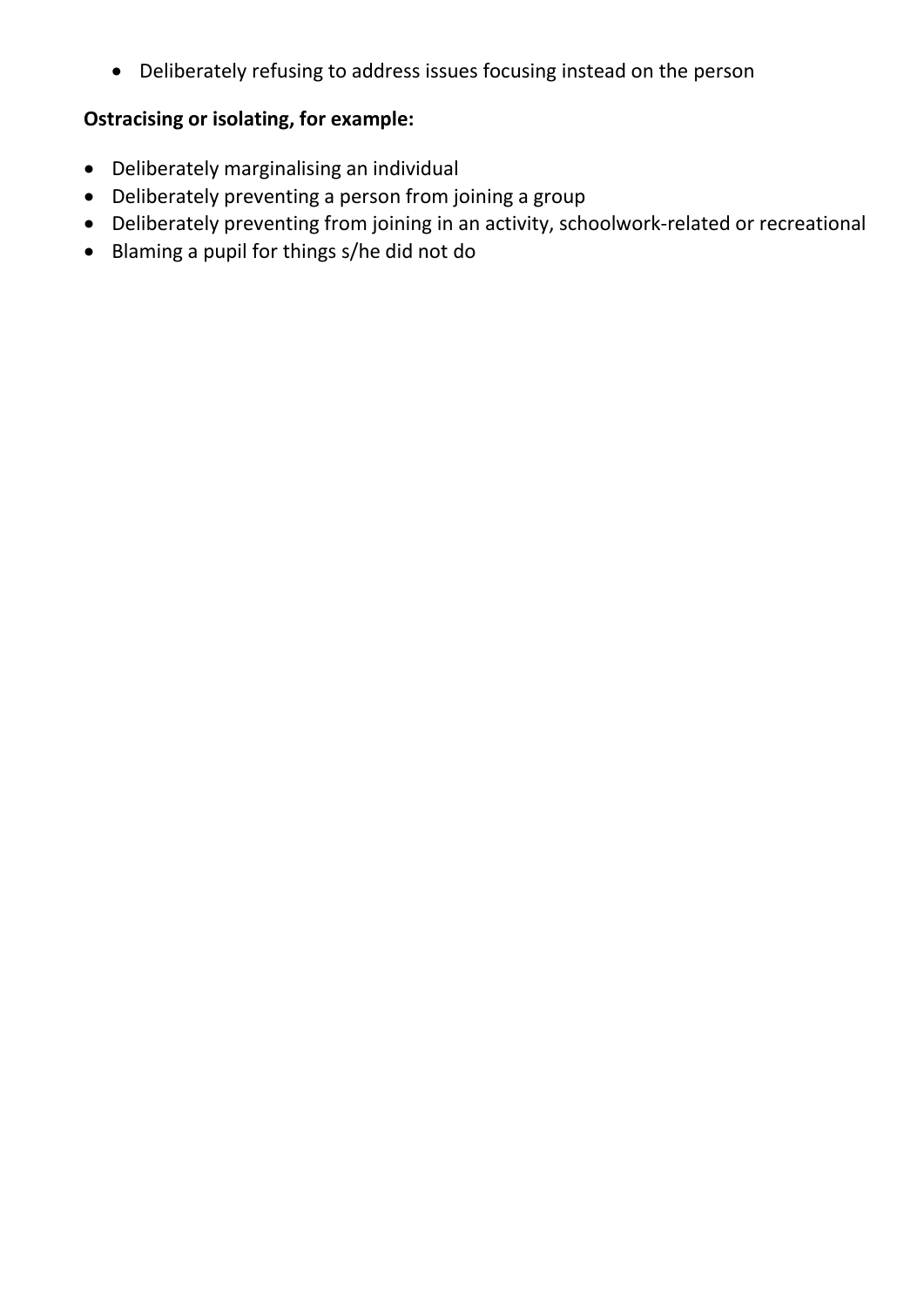## **Appendix 2**

#### **Combating Bullying and the Action towards Prevention:**

#### **Role of staff**

- The principal and staff exercise constant vigilance in the matter of misbehaviour. Our aim is to prevent misbehaviour rather than control. Positive behaviour is always recognised, affirmed and sought.
- Any complaints of bullying are dealt with quickly, firmly and fairly following the procedures in the Anti-Bullying Policy
- Awareness of bullying as a form of unacceptable behaviour is addressed in the classroom, at school assemblies, through the school policy on pastoral care and other informal occasions when the opportunity arises.
- Pupils are taught skills and encouraged to report any incident of bullying.

#### **Advice for Pupils**

- Tell yourself that you do not deserve to be bullied, and that it is **WRONG**.
- Be proud of who you are. It is good to be individual.
- Try not to show that you are upset. It is hard but a bully thrives on someone's fear.
- Stay with a group of friends/people. There is safety in numbers.
- Be assertive shout **NO**. Walk away confidently. Go straight to a teacher or member of staff.
- Fighting back makes things worse So don't fight back! REPORT to a teacher or parent(s)/guardians instead. If you need support find a friend and both of you speak to the teacher.
- Generally it is best to tell an adult you trust straight away. You will get immediate support.

The teachers will take you seriously and will deal with bullies in a way which will end the bullying and will not make things worse for you.

#### **IF YOU KNOW SOMEONE IS BEING BULLIED:**

- TAKE ACTION Watching and doing nothing looks as if you are on the side of the bully. It makes the victim feel more unhappy and on their own.
- If you feel you cannot get involved, tell an adult IMMEDIATELY. Teachers have ways of dealing with the bully without getting you into trouble.
- Do not be, or pretend to be, friends with a bully.

#### **Advice for Parents**

• Look for unusual behaviour in your children. For example, they may suddenly not wish to attend school, feel ill regularly, or not complete work to their normal standard, ask for money or begin stealing money.